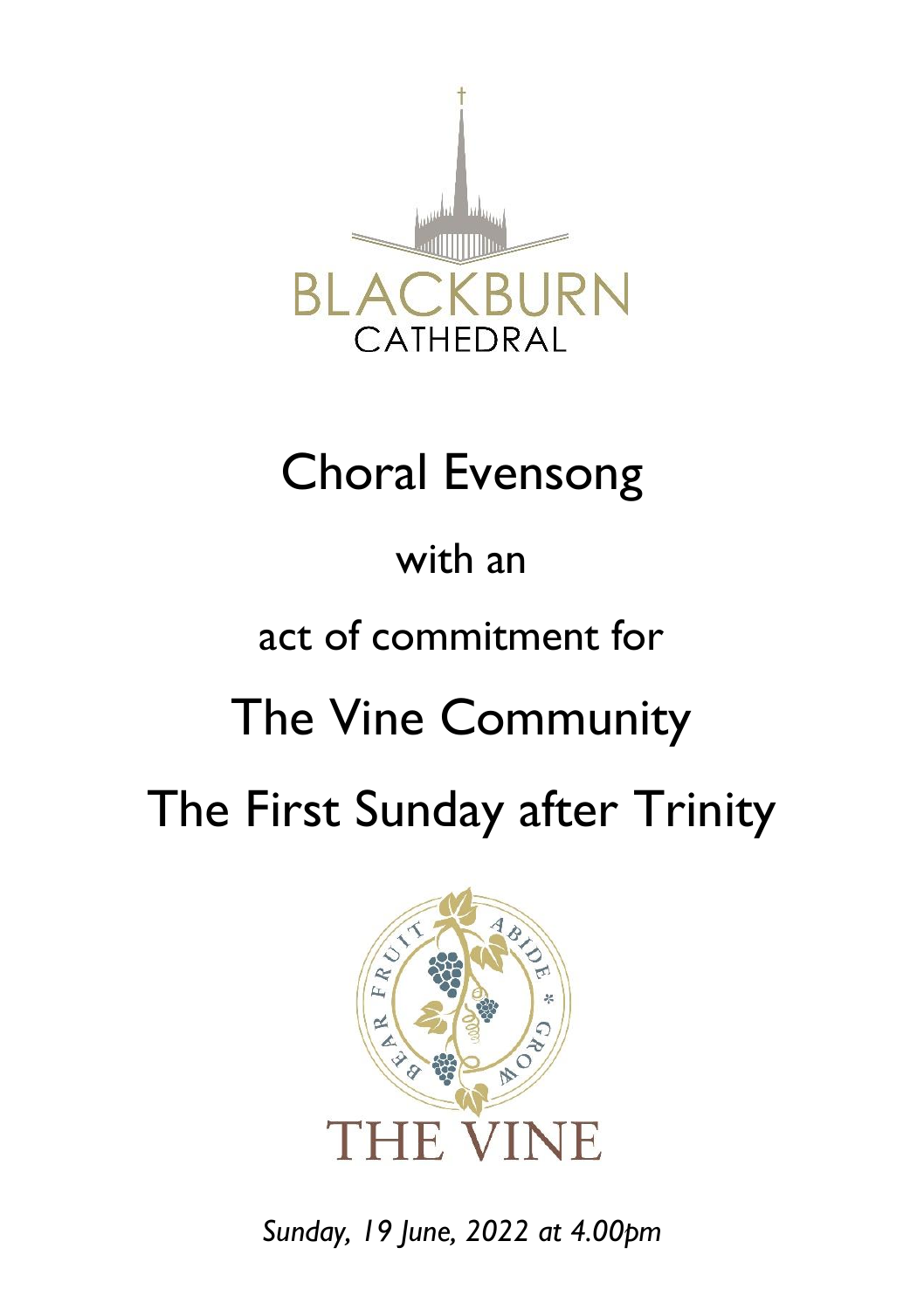## *Welcome* to this afternoon's service

The Service is led by **The Very Reverend Peter Howell-Jones** *The Dean*

> The cantor **Canon Gary O'Neill** *Interim Precentor*

The responses are *Preces and Responses for Upper Voices by David Terry (b. 1975)*

The canticles are *Evening Service in C Minor by George Dyson (1883-1964)*

> **The Cathedral Choir and Chester Cathedral Choir** are directed by **John Robinson** *Organist and Director of Music and* **Philip Rushworth** *Director of Music*

*Refreshments will be served after the service.*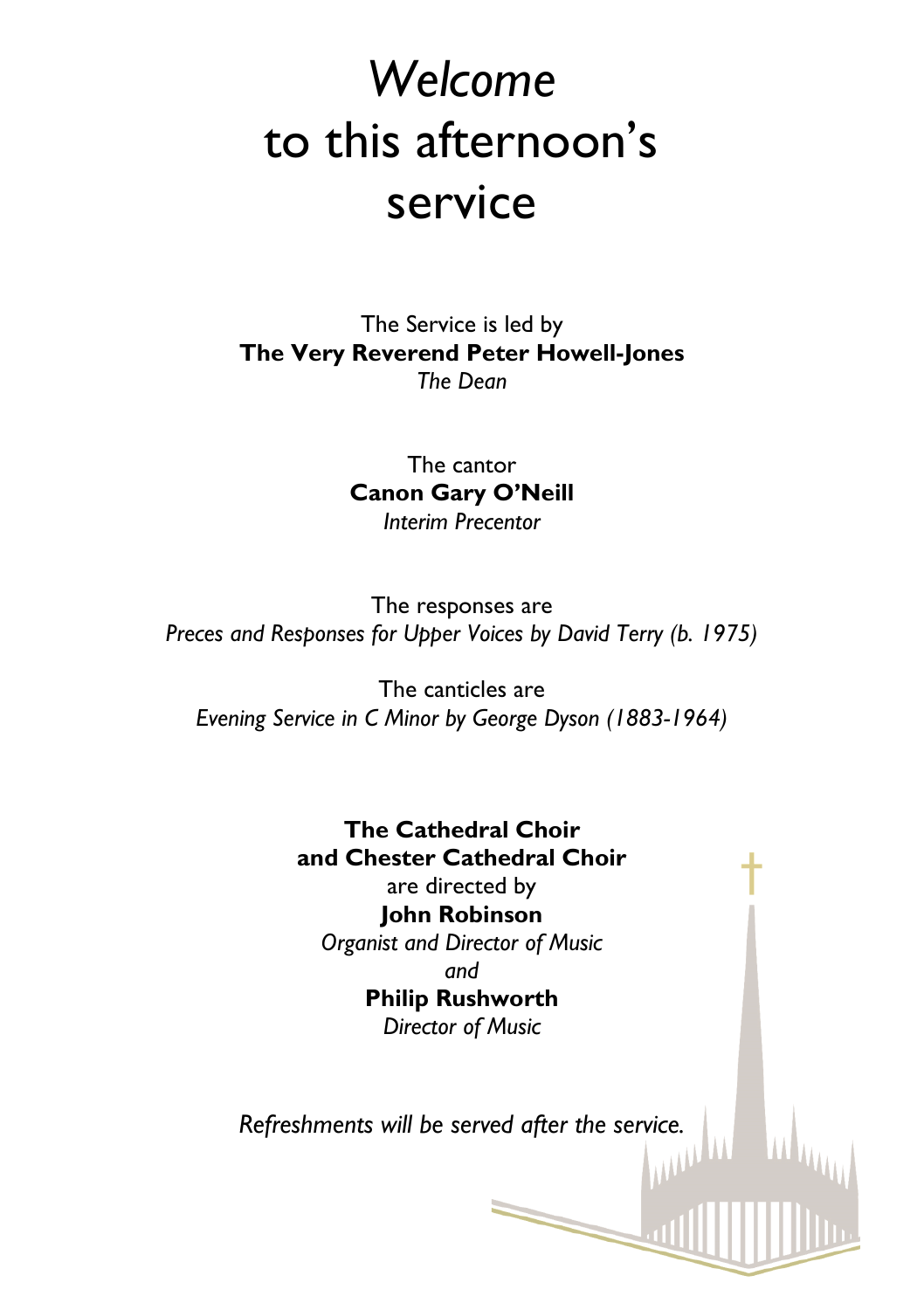## The Vine Community

The Vine Community is a simple and flexible framework for living out a Christian life. It challenges us to set our own personal targets to help us to grow and develop in faith and beconfident witnesses, disciples and leaders in our own local settings.

These should be both realistic and stretching, in response to the questions:

- How can I make space for God?
- How can I keep growing as a Christian?
- How can I show the hope and joy of Jesus Christ in the world?

There is a wide range of resources available to support those who wish to take part, and a programme of events comprising two quiet days; two general gatherings for mutual support and growth as a 'community' which will be held in different places across the Diocese and a service of commitment at the Cathedral in June each year.

Part of the principle of the Vine Community is that it should be accessible to all, so there is no charge for any of the events.

There are also different resources available for individual adults and for families and children

#### **For more information, visit:**

<https://www.blackburn.anglican.org/the-vine-community-main-homepage>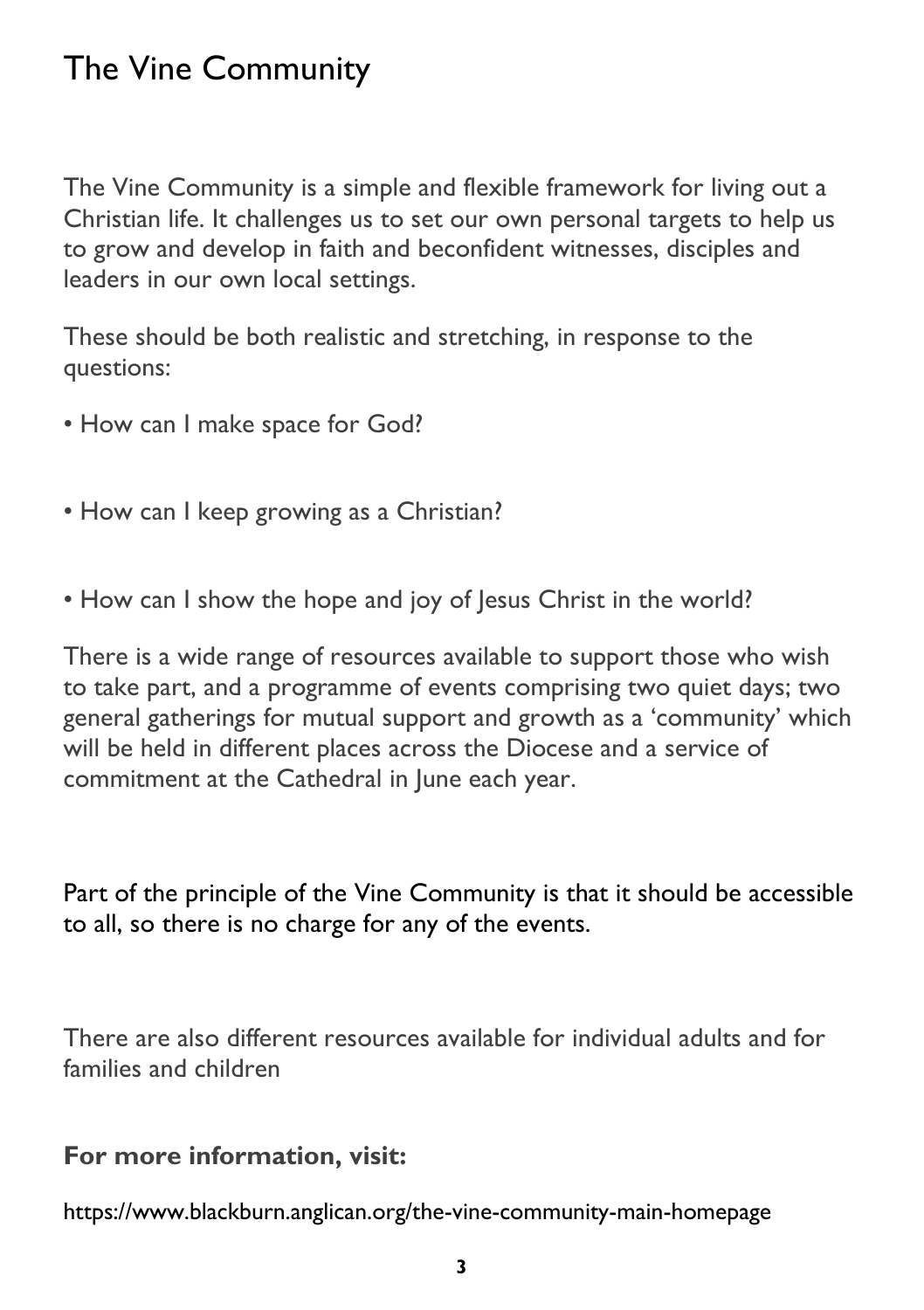## The Gathering

*Please stand as the choir and ministers enter.*

*The choristers of Chester Cathedral sing*

To thee before the close of day, Creator of the world we pray that with thy wonted favour thou, wouldst be our guide and keeper.

From all ill dreams defend our sight, from fear and terrors of the night; withhold from us our ghostly foe, that spot of sin we may not know.

O Father, that we ask be done, through Jesus Christ thine only son, who, with the Holy Ghost, and thee doth live and reign eternally. Amen.

Te lucis ante terminum *7 th century hymn tr. John Mason Neale (1818-66)*

*Music by Keith Roberts (b.1971)*

### **Opening responses**

*The cantor and choir sing the responses*

*O Lord, open thou our lips. And our mouth shall shew forth thy praise.*

*O God, make speed to save us. O Lord, make haste to help us.*

*Glory be to the Father and to the Son : and to the Holy Ghost;*

*As it was in the beginning, is now, and ever shall be : world without end. Amen.*

*Praise ye the Lord. The Lord's name be praised.*

### **Welcome and Introduction**

*The Dean, the Very Reverend Peter Howell-Jones, introduces the service.*

**Introit**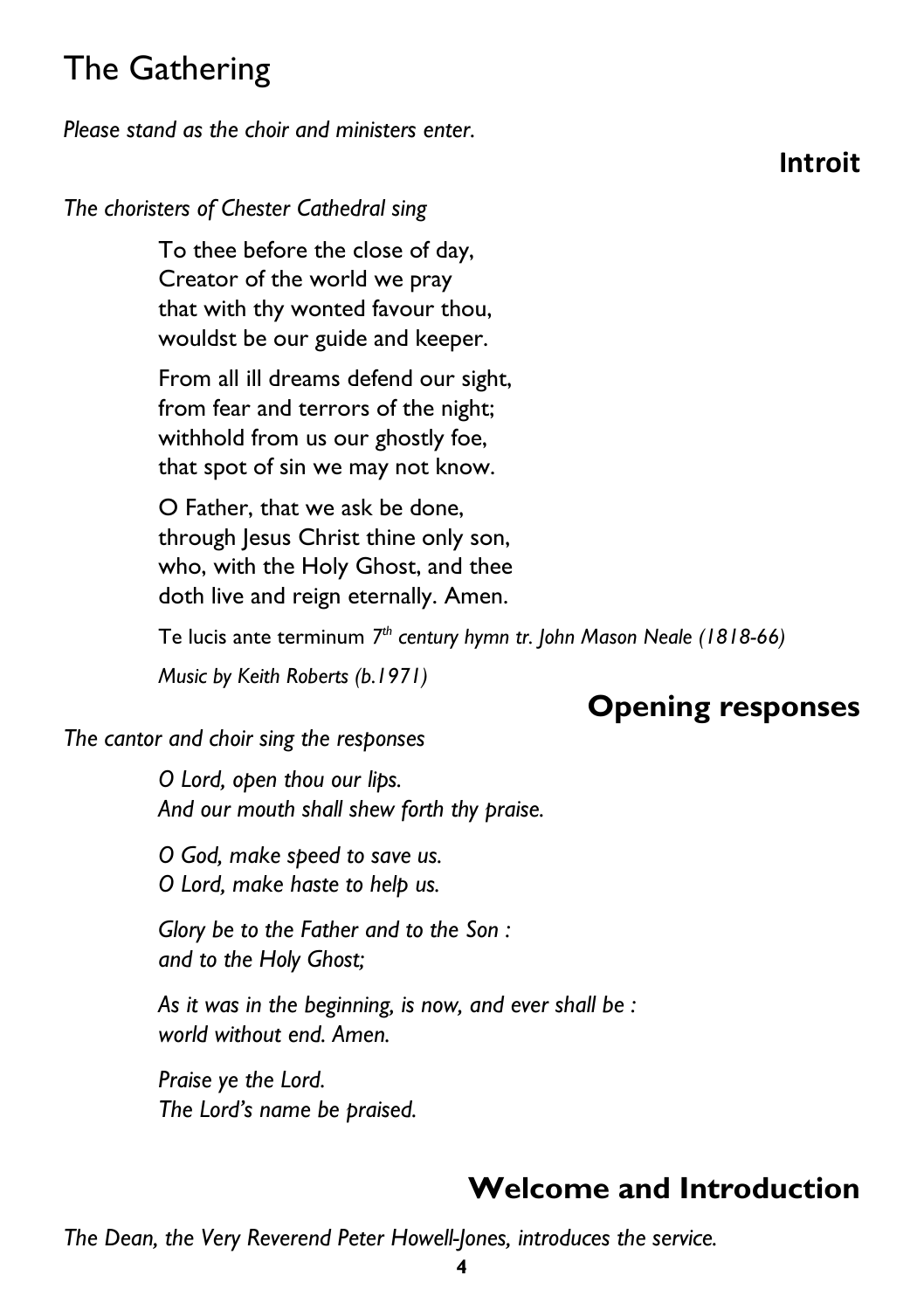## **Office Hymn**

**KELVINGROVE** KELVINGROVE A&M 510



Will you come and follow me if I but call your name? Will you go where you don't know, and never be the same? Will you let my love be shown, will you let my name be known, will you let my life be grown in you, and you in me?

Will you leave yourself behind if I but call your name? Will you care for cruel and kind, and never be the same? Will you risk the hostile stare, should your life attract or scare, will you let me answer prayer in you, and you in me?

Will you let the blinded see if I but call your name? Will you set the pris'ners free, and never be the same? Will you kiss the leper clean and do such as this unseen, and admit to what I mean in you, and you in me?

Will you love the 'you' you hide if I but call your name? Will you quell the fear inside, and never be the same? Will you use the faith you've found to reshape the world around through my sight and touch and sound in you, and you in me.

Lord, your summons echoes true when you but call my name. Let me turn and follow you, and never be the same. In your company I'll go where your love and footsteps show. Thus I'll move and live and grow in you, and you in me.

*John Bell (b.1946) © 1987 WGRG, Iona Community. Used by permission.*

*Please sit down.*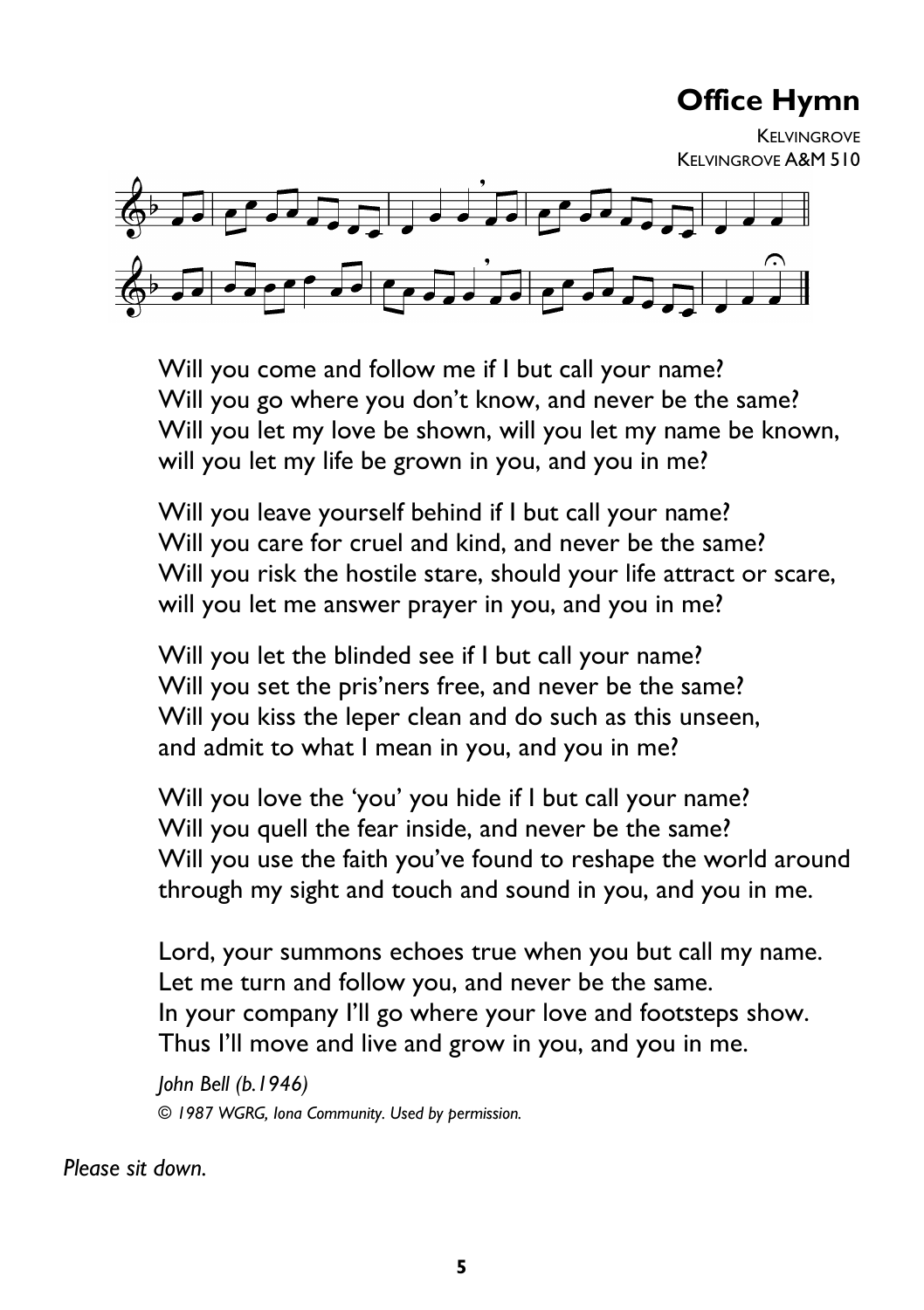**Psalm** The Lord, even the most mighty God, hath spoken : *(50.1-15)* and called the world, from the rising up of the sun unto the going down thereof. Out of Sion hath God appeared : in perfect beauty. Our God shall come, and shall not keep silence: there shall go before him a consuming fire, and a mighty tempest shall be stirred up round about him. He shall call the heaven from above : and the earth, that he may judge his people. Gather my saints together unto me : those that have made a covenant with me with sacrifice. And the heavens shall declare his righteousness : for God is Judge himself. Hear, O my people, and I will speak : I myself will testify against thee, O Israel; for I am God, even thy God. I will not reprove thee because of thy sacrifices, or for thy burnt-offerings : because they were not alway before me. I will take no bullock out of thine house : nor he-goat out of thy folds. For all the beasts of the forest are mine : and so are the cattle upon a thousand hills. I know all the fowls upon the mountains : and the wild beasts of the field are in my sight. If I be hungry, I will not tell thee : for the whole world is mine, and all that is therein. Thinkest thou that I will eat bulls' flesh : and drink the blood of goats? Offer unto God thanksgiving : and pay thy vows unto the most Highest. And call upon me in the time of trouble : so will I hear thee, and thou shalt praise me. *Please stand.*

> Glory be to the Father and to the Son : and to the Holy Ghost;

As it was in the beginning, is now, and ever shall be : world without end. Amen.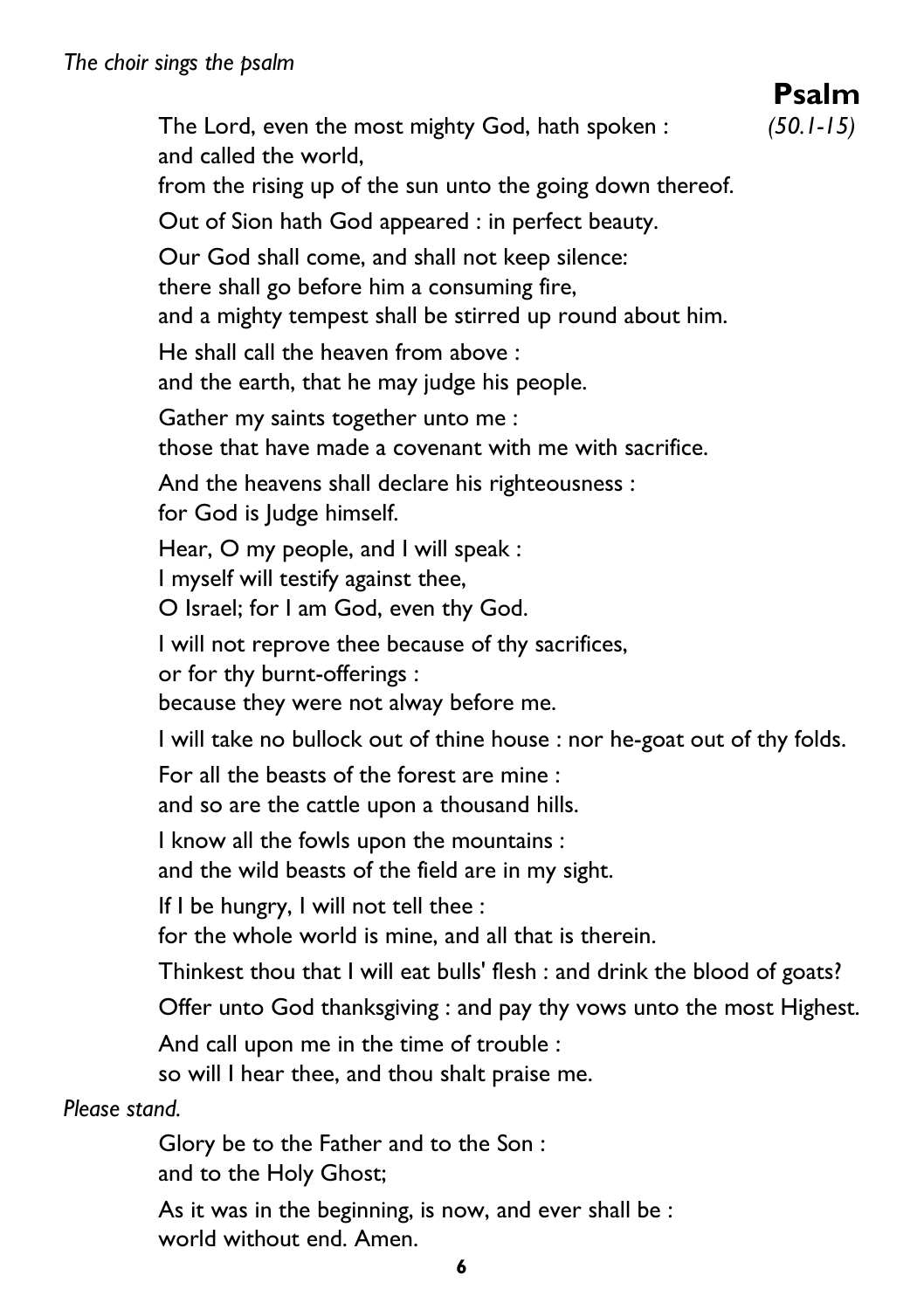## **First Reading**

*1 John 4.7-21* 

Beloved, let us love one another, because love is from God; everyone who loves is born of God and knows God. Whoever does not love does not know God, for God is love. God's love was revealed among us in this way: God sent his only Son into the world so that we might live through him. In this is love, not that we loved God but that he loved us and sent his Son to be the atoning sacrifice for our sins. Beloved, since God loved us so much, we also ought to love one another. No one has ever seen God; if we love one another, God lives in us, and his love is perfected in us.

By this we know that we abide in him and he in us, because he has given us of his Spirit. And we have seen and do testify that the Father has sent his Son as the Saviour of the world. God abides in those who confess that Jesus is the Son of God, and they abide in God. So we have known and believe the love that God has for us.

God is love, and those who abide in love abide in God, and God abides in them. Love has been perfected among us in this: that we may have boldness on the day of judgement, because as he is, so are we in this world. There is no fear in love, but perfect love casts out fear; for fear has to do with punishment, and whoever fears has not reached perfection in love. We love because he first loved us. Those who say, 'I love God', and hate their brothers or sisters, are liars; for those who do not love a brother or sister whom they have seen, cannot love God whom they have not seen. The commandment we have from him is this: those who love God must love their brothers and sisters also.

*Please stand for the Magnificat which is sung by the choir.*

**Magnificat**

My soul doth magnify the Lord : and my spirit hath rejoiced in God my Saviour.

For he hath regarded : the lowliness of his hand-maiden.

For behold, from henceforth : all generations shall call me blessed.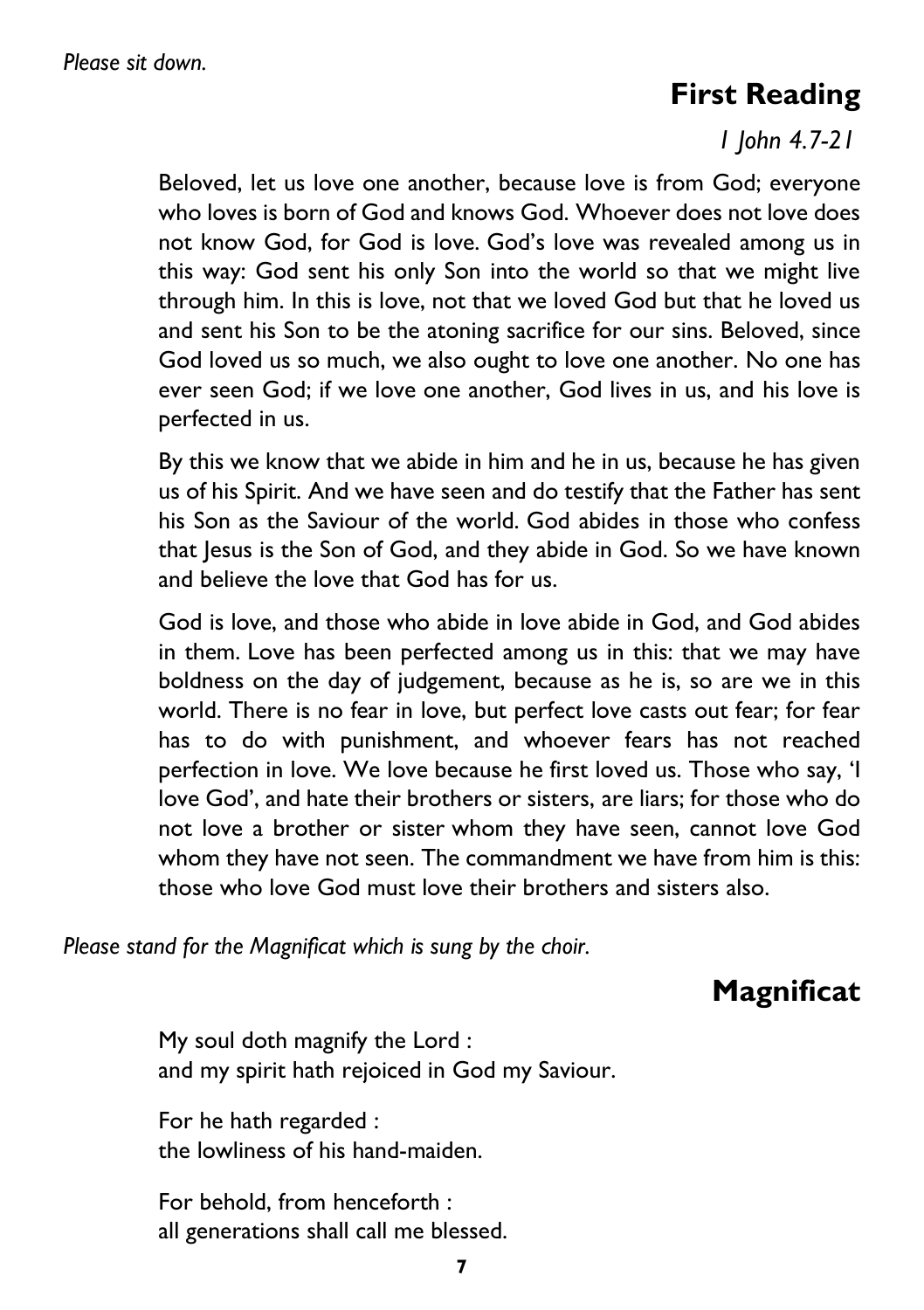For he that is mighty hath magnified me : and holy is his Name.

And his mercy is on them that fear him : throughout all generations.

He hath shewed strength with his arm : he hath scattered the proud in the imagination of their hearts.

He hath put down the mighty from their seat : and hath exalted the humble and meek.

He hath filled the hungry with good things : and the rich he hath sent empty away.

He remembering his mercy hath holpen his servant Israel : as he promised to our forefathers, Abraham and his seed for ever.

Glory be to the Father and to the Son : and to the Holy Ghost;

As it was in the beginning, is now, and ever shall be : world without end. Amen.

*Please sit down*

#### **Second Reading**

*John 15.1-8*

Jesus said, 'I am the true vine, and my Father is the vine-grower. He removes every branch in me that bears no fruit. Every branch that bears fruit he prunes to make it bear more fruit. You have already been cleansed by the word that I have spoken to you. Abide in me as I abide in you. Just as the branch cannot bear fruit by itself unless it abides in the vine, neither can you unless you abide in me. I am the vine, you are the branches. Those who abide in me and I in them bear much fruit, because apart from me you can do nothing. Whoever does not abide in me is thrown away like a branch and withers; such branches are gathered, thrown into the fire, and burned. If you abide in me, and my words abide in you, ask for whatever you wish, and it will be done for you. My Father is glorified by this, that you bear much fruit and become my disciples.'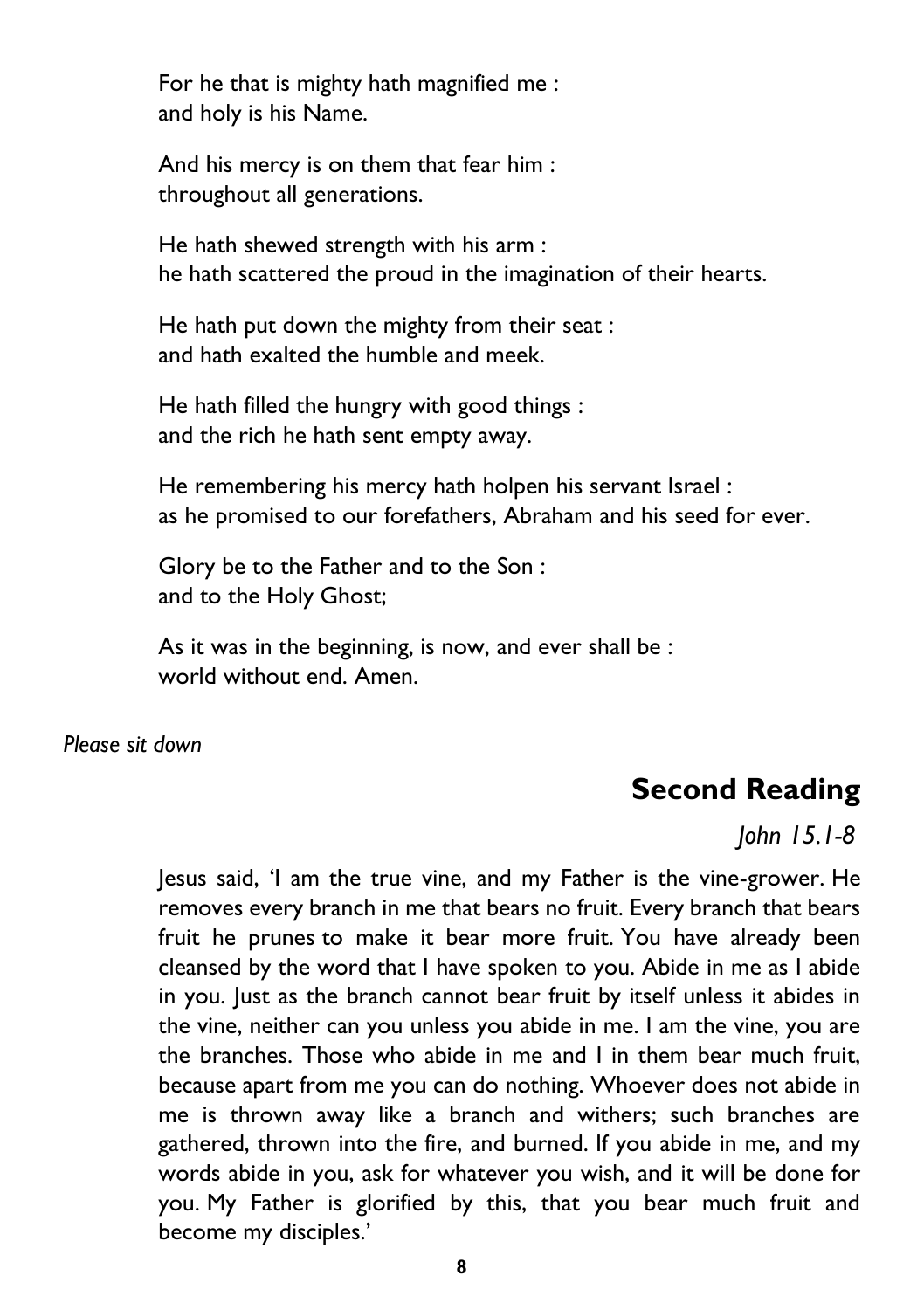*Please stand for the Nunc dimittis which is sung by the choir.*

#### **Nunc dimittis**

Lord, now lettest thy servant depart in peace : according to thy word.

For mine eyes have seen : thy salvation :

which thou hast prepared : before the face of all people;

to be a light to lighten the Gentiles : and to be the glory of thy people Israel.

Glory be to the Father and to the Son : and to the Holy Ghost;

As it was in the beginning, is now, and ever shall be : world without end. Amen.

### **The Apostles Creed**

**I believe in God, the Father almighty, maker of heaven and earth: and in Jesus Christ his only Son our Lord, who was conceived by the Holy Ghost, born of the Virgin Mary, suffered under Pontius Pilate, was crucified, dead, and buried: He descended into hell; the third day he rose again from the dead; he ascended into heaven, and sitteth on the right hand of God the Father almighty; from thence he shall come to judge the quick and the dead. I believe in the Holy Ghost; the holy catholic Church, the communion of saints; the forgiveness of sins; the resurrection of the body, and the life everlasting. Amen**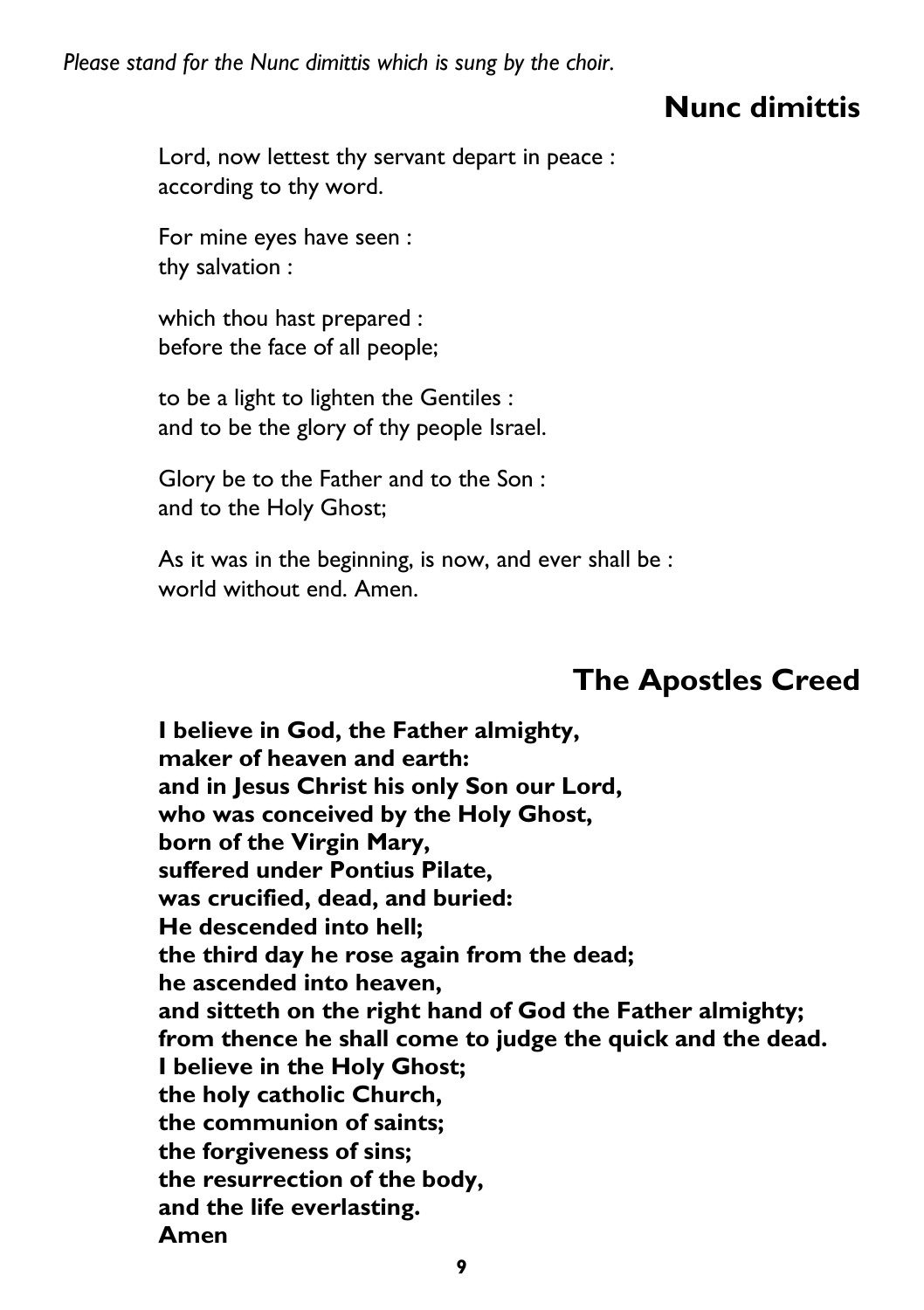#### **Responses**

*The cantor and choir sing* 

*The Lord be with you. And with thy spirit. Let us pray.*

*Please kneel or sit down.*

*Lord, have mercy upon us. Christ have mercy upon us. Lord, have mercy upon us.* 

*Our Father, who art in heaven, hallowed be thy name; thy kingdom come; thy will be done; on earth as it is in heaven. Give us this day our daily bread. and forgive us our trespasses, as we forgive those who trespass against us. And lead us not into temptation; but deliver us from evil. Amen. O Lord shew thy mercy upon us. And grant us thy salvation.*

*O Lord, save the Queen. And mercifully hear us when we call upon thee.*

*Endue thy ministers with righteousness. And make thy chosen people joyful.*

*O Lord, save thy people. And bless thine inheritance.*

*Give peace in our time, O Lord. Because there is none other that fighteth for us, but only thou. O God.*

*O God, make clean our hearts within us. And take not thy Holy Spirit from us.*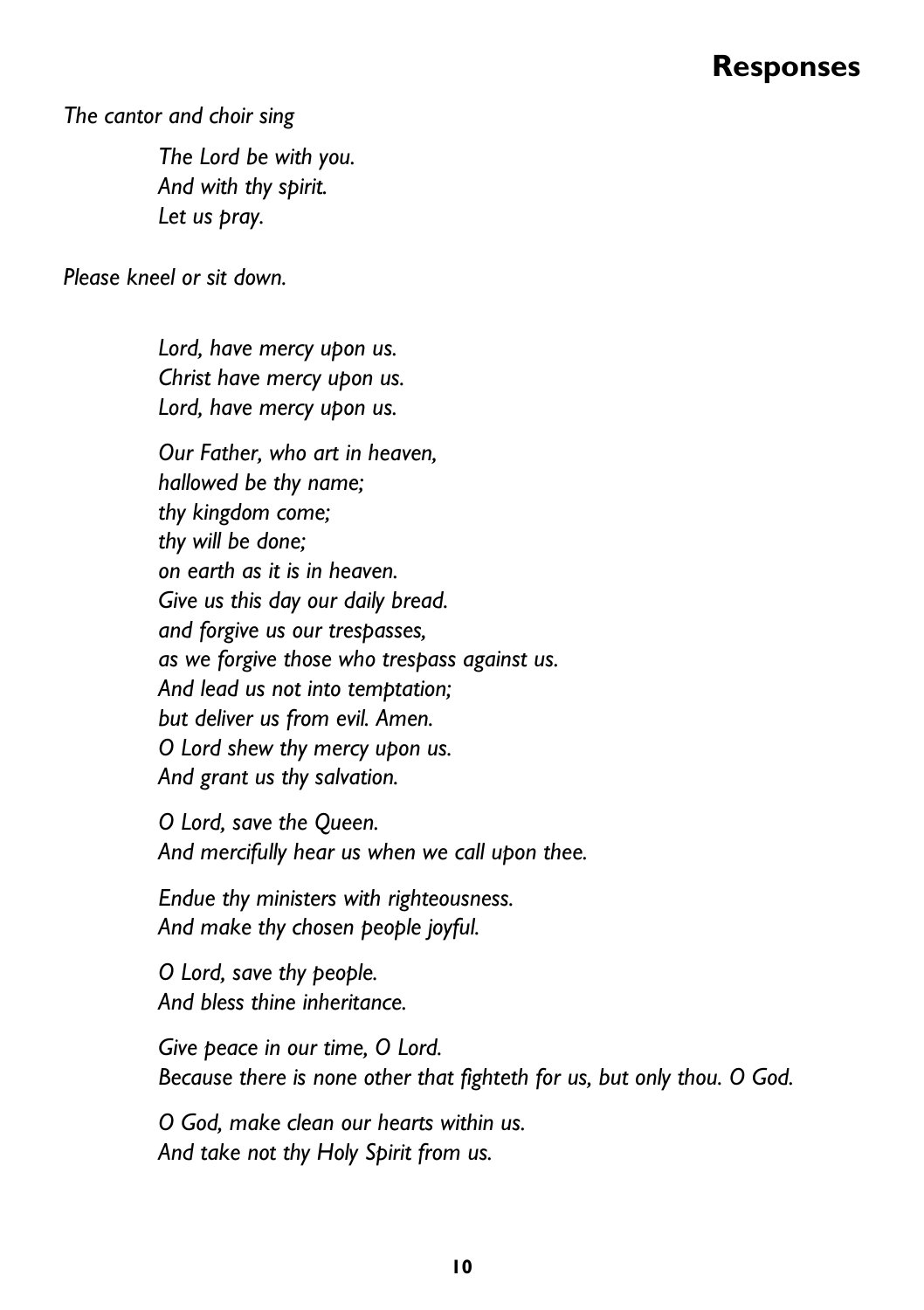### **Collects**

*Lord, you have taught us that all our doings without love are nothing worth: send your Holy Spirit and pour into our hearts that most excellent gift of love, the true bond of peace and of all virtues, without which whoever lives is counted dead before you. Grant this for your only Son Jesus Christ's sake, who is alive and reigns with you, in the unity of the Holy Spirit, one God, now and for ever. Amen.*

*O God, from whom all holy desires, all good counsels, and all just works do proceed; give unto thy servants that peace which the world cannot give; that both our hearts may be set to obey thy commandments, and also that by thee we being defended from the fear of our enemies may pass our time in rest and quietness; through the merits of Jesus Christ our Saviour. Amen.*

*Lighten our darkness, we beseech thee, O Lord; and by thy great mercy defend us from all perils and dangers of this night; for the love of thy only Son, our Saviour, Jesus Christ. Amen.*

*Please sit down.*

#### **Anthem**

#### **A Song of Wisdom**

I came forth from the mouth of the Most High, and covered the earth as a mist.

I dwelt in high places, and my throne is in the pillar of the cloud.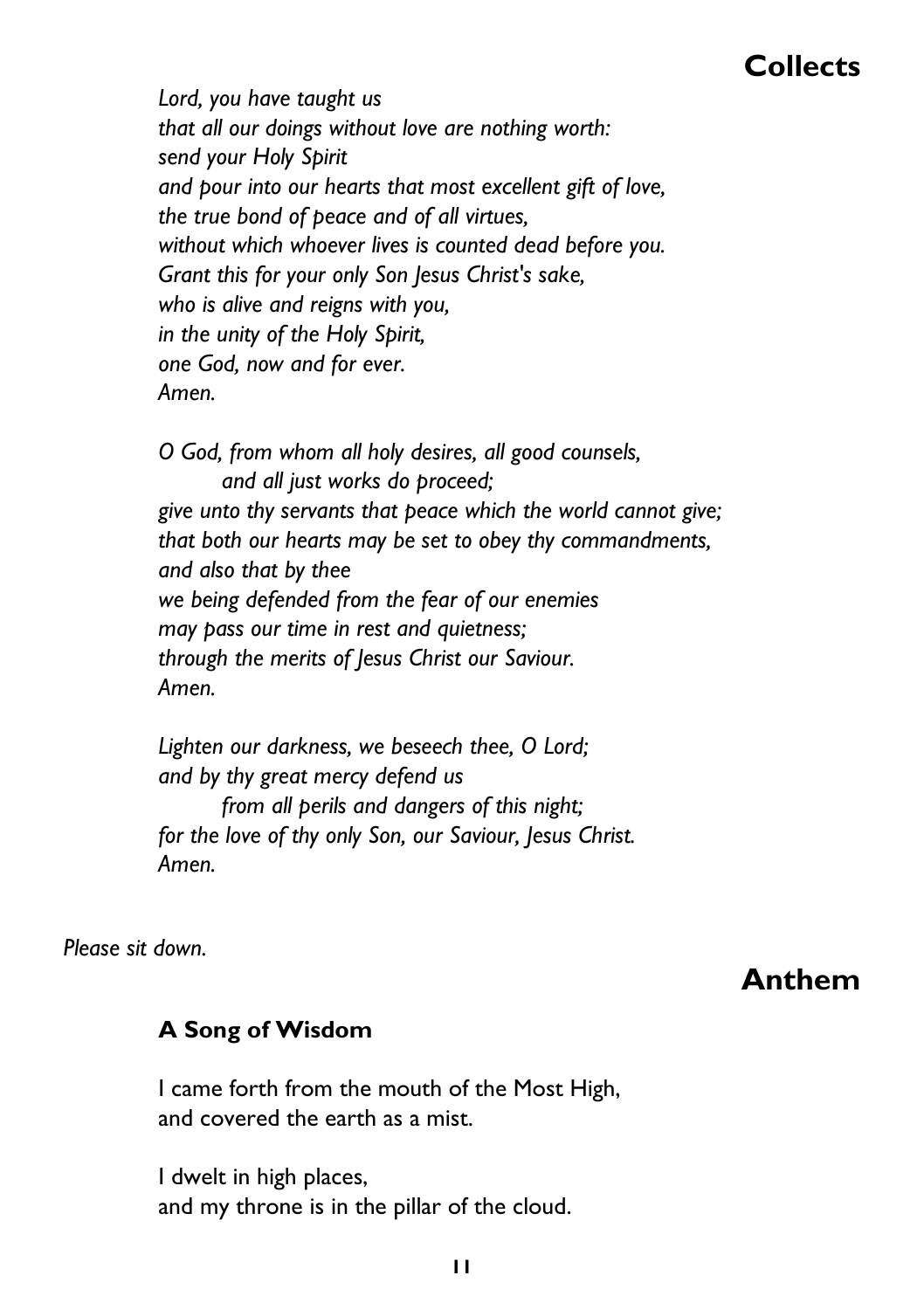Alone I compassed the circuit of heav'n, and walked in the depth of the abyss.

In the waves of the sea and in all the earth, and in ev'ry people and nation, I got possession, with all these I sought rest.

And I took root in the people that was glorified, in the portion of the Lord's own inheritance.

I was exalted like a cedar tree in Libanus and as a cypress on the mountains of Hermon.

I was exalted like a palm tree on the shore, and a fair olive tree in the plain.

And my branches are branches of glory and grace, and my flowers are the fruit of the glory and riches.

Come unto me ye that are desirous of me, and be ye filled with my fruits.

And I came out as a stream from a river,

I said, I will water my garden and will water abundantly my garden bed; and lo my stream became a river and my rivers became a sea.

For my thoughts are fill'd from the sea and my counsels from the great deep.

I came forth from the mouth of the Most High, and my throne is the pillar of the cloud.

*Ecclesiasticus 24 Music by Charles Villiers Stanford (1852-1924)*

#### **Sermon**

*The Bishop of Blackburn*

*There is a short silence for reflection after the sermon.*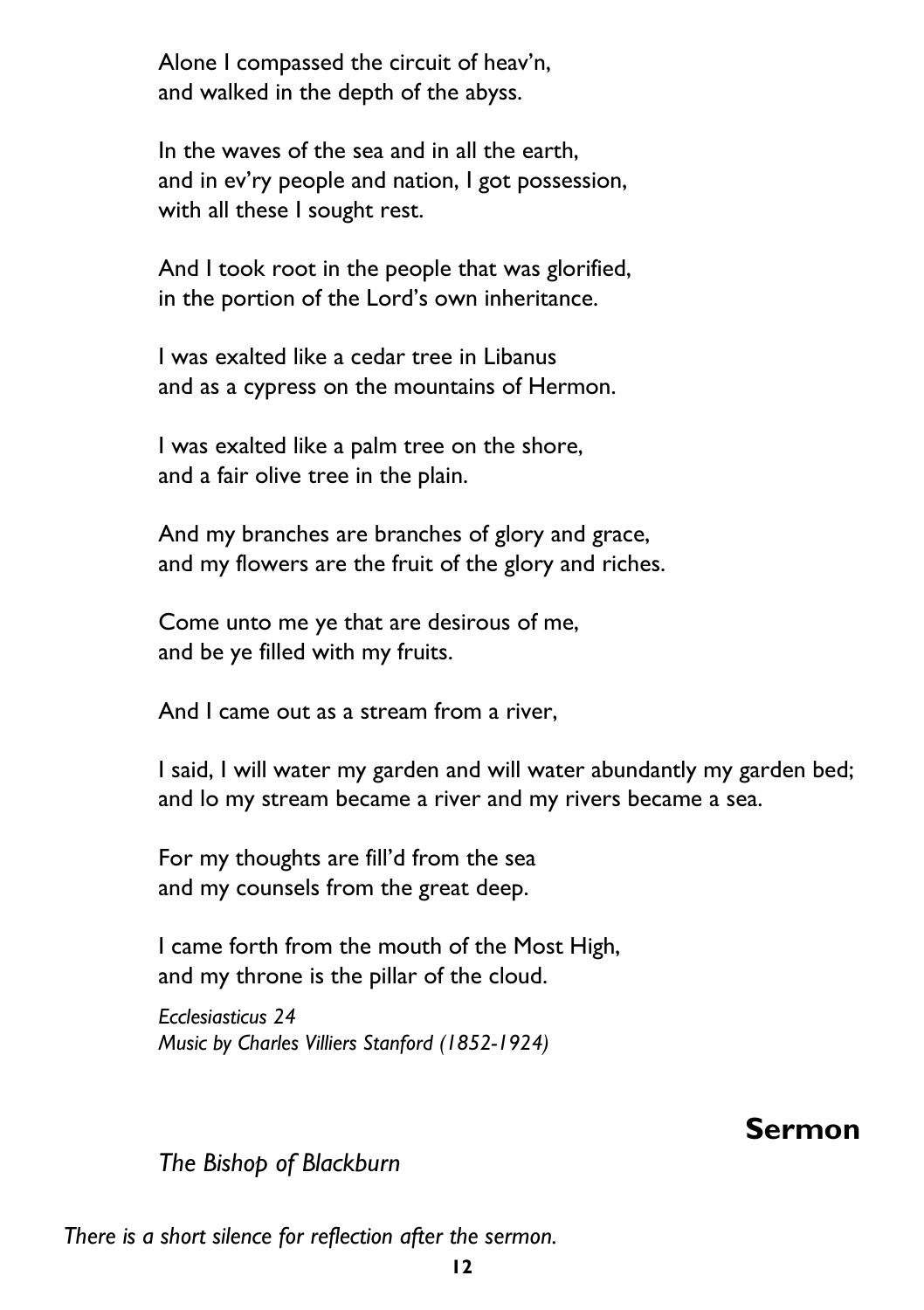#### *Please stand to sing*

**Hymn** TRURO388 I



O blessèd spring, where Word and sign embrace us into Christ the Vine: here Christ enjoins each one to be a branch of this life-giving tree.

Through all the changes of the years, uncertain faith, rebellious tears, sustained by Christ's infusing rain, the boughs will shout for joy again.

Christ, holy Vine, Christ, living Tree, be praised for this blest mystery: that Word and water thus revive and join us to your Tree of Life.

*Susan Palo Cherwien (b.1953).*

*Please sit down.*

#### **Commitment to the Vine Community**

*The Bishop says*

The Vine Community is dispersed group of people with a simple and flexible framework for living out a Christian life. That framework challenges its members to make their own personal pledges, which will be renewed each year, to help them to grow and develop in faith and to be confident witnesses, disciples and leaders in their own local settings.

Each of those who are present has already made a personal pledge to make space for God, to keep growing as a Christian and to show the hope and joy of Jesus Christ in the world. I now invite them to make a public commitment to live in accordance with those pledges during the next year.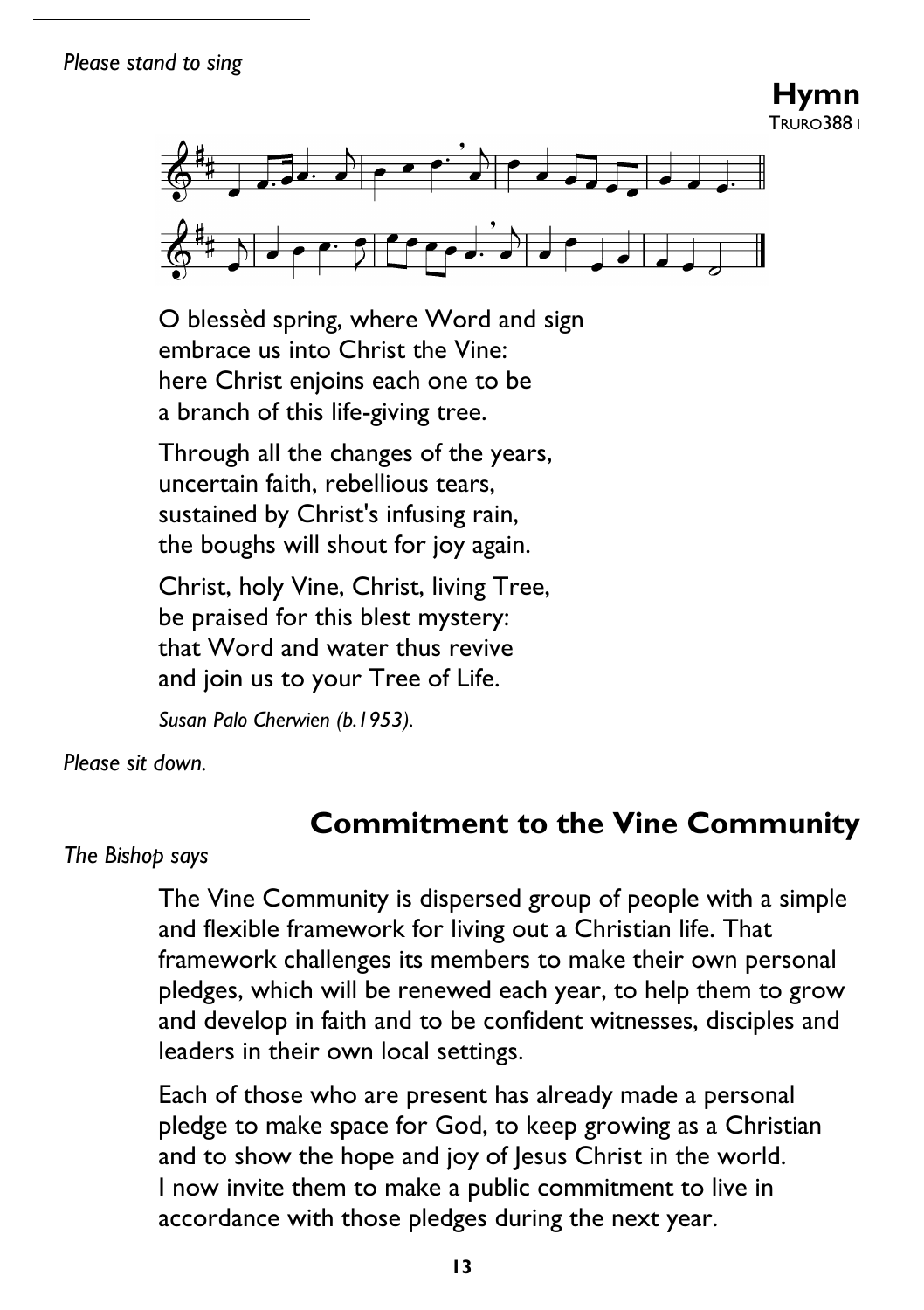*The Bishop addresses those making their commitment, saying*

Jesus says, Abide in me as I abide in you. *John 15.4* Will you make space for God in your life? **With the help of God, I will.**

Jesus says, I am the vine, you are the branches. *John 15.5* Will you keep growing as a Christian? **With the help of God, I will.**

Jesus says,

This is my commandment, that you love one another. *John 15.12* Will you show the hope and joy of lesus Christ in the world? **With the help of God, we will.**

*The Bishop addresses the whole congregation*

The Vine Community is rooted in a commitment to abide, grow and bear fruit. Will you support the members of the Vine community to keep that commitment. **With the help of God, I will.**

## **Vine Community Prayer**

*The members of the Vine Community say together*

Almighty God, whose son Jesus Christ is the True Vine, help us to make space for you in our lives: to abide in you as you abide in us. Give us grace to grow as Christians in our community: to follow his example and listen to your call; that through our words and our actions, we might bear fruit and show the hope and joy of Jesus Christ in the world. **Amen**

*The Bishop blesses those who have made their commitment, saying*

The God of all grace, who called you to his eternal glory in Christ Jesus, the True Vine, establish, strengthen and settle you in the faith; and the blessing …

*Each of those who have made their commitment are given a Vine Community badge.*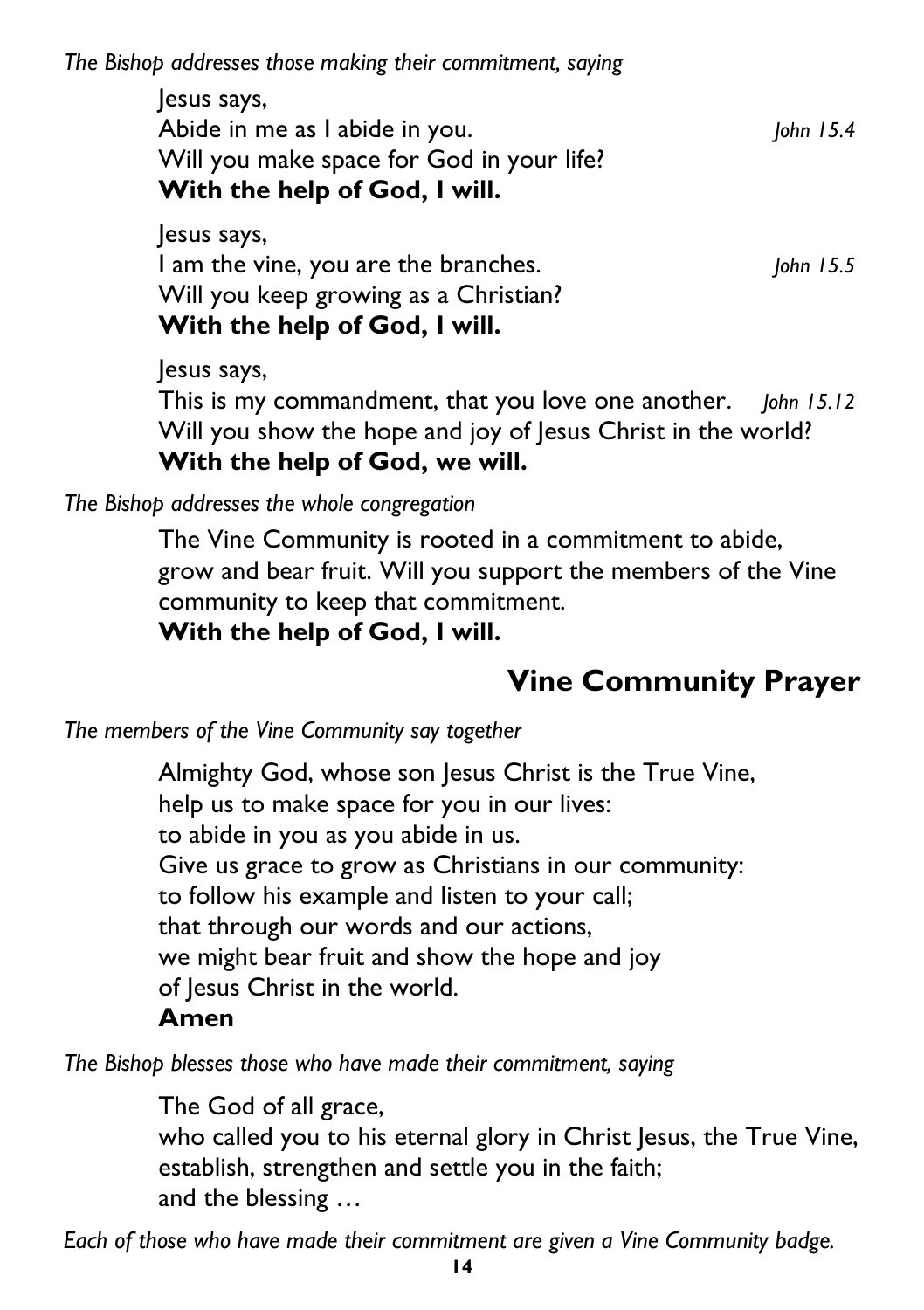## **Final Hymn**

BLAENWERN 408 i



Love divine, all loves excelling, joy of heaven to earth come down, fix in us thy humble dwelling, all thy faithful mercies crown. Jesu, thou art all compassion, pure unbounded love thou art; visit us with thy salvation, enter every trembling heart.

Come, almighty to deliver, let us all thy grace receive; suddenly return, and never, never more thy temples leave. Thee we would be always blessing, serve thee as thy hosts above, pray, and praise thee, without ceasing, glory in thy perfect love.

Finish then thy new creation, pure and spotless let us be; let us see thy great salvation, perfectly restored in thee; changed from glory into glory, till in heaven we take our place, till we cast our crowns before thee, lost in wonder, love, and praise!

*Charles Wesley (1707-1788*